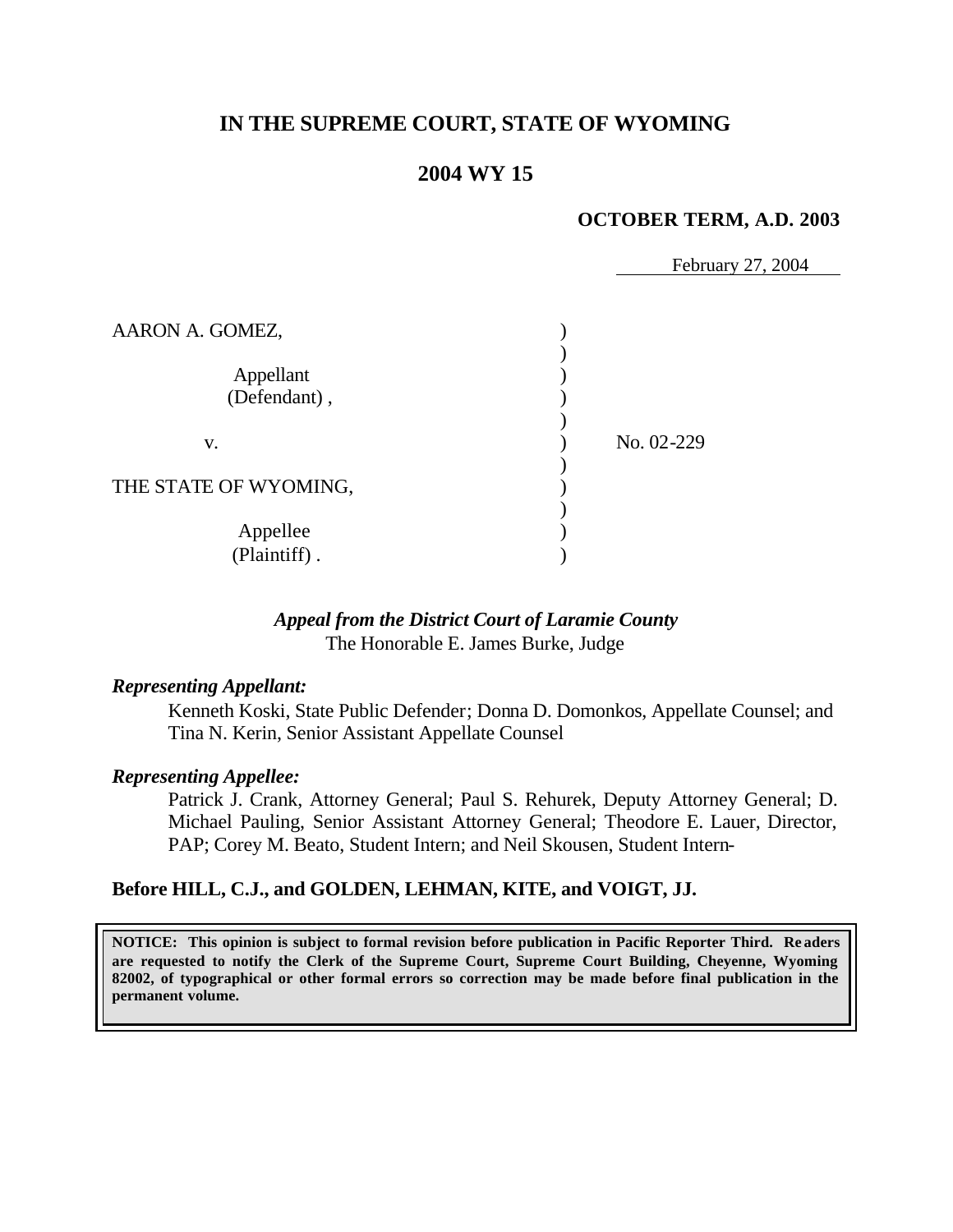### **KITE**, Justice.

[¶1] While on probation, Aaron Gomez was arrested and incarcerated on several unrelated charges. The state then filed a petition to revoke his probation for violating the terms of his probation. He was convicted and sentenced on one of the charges. Mr. Gomez sought credit against his sentences for time spent in custody prior to sentencing, and sought to have the probation revocation proceedings dismissed due to delay of the proceedings. The district court denied Mr. Gomez credit for time served prior to his conviction finding he was incarcerated because of his probation violation. We reverse the district court and remand with instructions to credit Mr. Gomez's battery sentence with the time he served from his arrest on that charge.

#### **ISSUES**

- [¶2] Appellant presents the following issues:
	- 1. Whether the trial court's denial of appellant's *pro se* "Motion to Correct Illegal Sentence: Defendant Denied Pretrial Detention Time Credit" was error and violated appellant's right to equal protection and due process of law? Additionally, whether because of the length of time for which Appellant was held with no credit being given, Appellant's right to be free from double jeopardy was also violated?
	- 2. Whether the probation revocation action against appellant should be dismissed because of the unconscionable delay in disposition?
- [¶2] Appellee states the issues as follows:
	- 1. Did the district court err in denying appellant's motion to correct illegal sentence, which sought credit against appellant's sentences for presentence incarceration?
	- 2. Should the proceeding to revoke appellant's probation be dismissed because of delay in conducting the revocation hearing?

## **FACTS**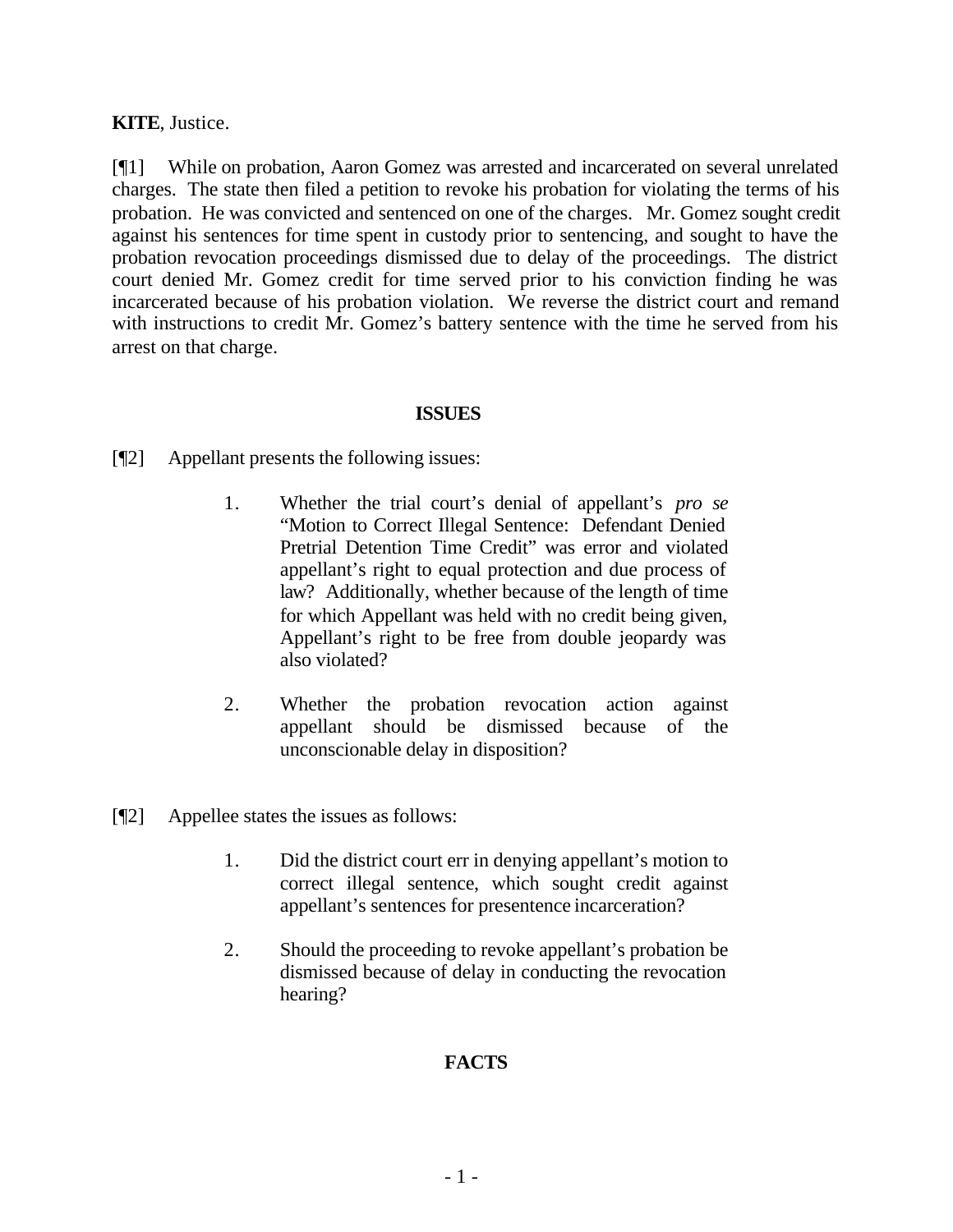[¶3] On September 8, 1999, Mr. Gomez was charged with domestic violence in violation of Wyo. Stat. § 6-2-501(b) and (f)(ii) (Lexis 1999). He pleaded guilty to that charge and was sentenced to eighteen to twenty-four months, to be served consecutively to a previous prison sentence stemming from the same incident. After completing the first sentence, his sentence on the September 8, 1999, domestic violence charge was suspended and Mr. Gomez was placed on two years probation to begin on March 19, 2001.

[¶4] On June 8, 2001, less than three months after beginning his probation, Mr. Gomez was charged with kidnapping, in violation of Wyo. Stat. § 6-2-201(a) and (d) (LexisNexis 2001); stalking, in violation of Wyo. Stat. § 6-2-506(e)(iii) (LexisNexis 2001); and battery on another household member in violation of  $\S 6$ -2-501(b) and (f)(ii). A warrant was issued for Mr. Gomez's arrest on June 8, 2001, and, while not established by the record, the parties agree that Mr. Gomez was taken into custody in California on June 24, 2001, pursuant to that warrant.

[¶5] In relation to the June 8, 2001 charges, Mr. Gomez filed an Affidavit of Indigency on July 24, 2001, and his bond was set at \$50,000 cash. At his preliminary hearing, the stalking and battery charges were dismissed, but Mr. Gomez was bound over to district court on the kidnapping charge. The bond was continued.

[¶6] The state filed a petition to revoke Mr. Gomez's probation on July 18, 2001. As grounds for revocation, the petition alleged he failed to report to his probation officer and he left the state of Wyoming without permission. Conveniently for the state, Mr. Gomez was already in custody on the other charges, and had been since June 24, 2001.

[¶7] On August 2, 2001, Mr. Gomez was again charged with one count of stalking in violation of § 6-2-506(e)(iii) and one count of felony battery in violation of § 6-2-501(b) and  $(f)(ii)$  stemming from the same incident involving the same victim. Mr. Gomez again filed an Affidavit of Indigency and counsel was appointed. The August 2, 2001, stalking charge was dismissed, and the June 8, 2001, kidnapping charge and August 2, 2001, felony battery charges were consolidated for trial. Mr. Gomez pleaded not guilty to both charges and the court set bond at \$50,000 cash for all cases.

[¶8] On December 11, 2001, a jury found Mr. Gomez not guilty of kidnapping, but guilty of felony battery. On March 4, 2002, a sentencing hearing was held on Mr. Gomez's conviction for felony battery. At that hearing, the district court discovered Mr. Gomez's petition for revocation of probation was still pending. The court added Mr. Gomez's most recent conviction as additional cause to revoke his probation and accepted Mr. Gomez's admissions to the probation violations. Sentencing was reset for March 8, 2002.

[¶9] On March 8, 2002, the district court revoked Mr. Gomez's probation and reinstated his original sentence of 18 to 24 months. On the felony battery charge, the district court sentenced Mr. Gomez to a term of 21 to 24 months to be served consecutively to the reinstated 18 to 24 month sentence. The district court credited Mr. Gomez's new felony battery conviction for time served from the date of conviction to the date of sentencing.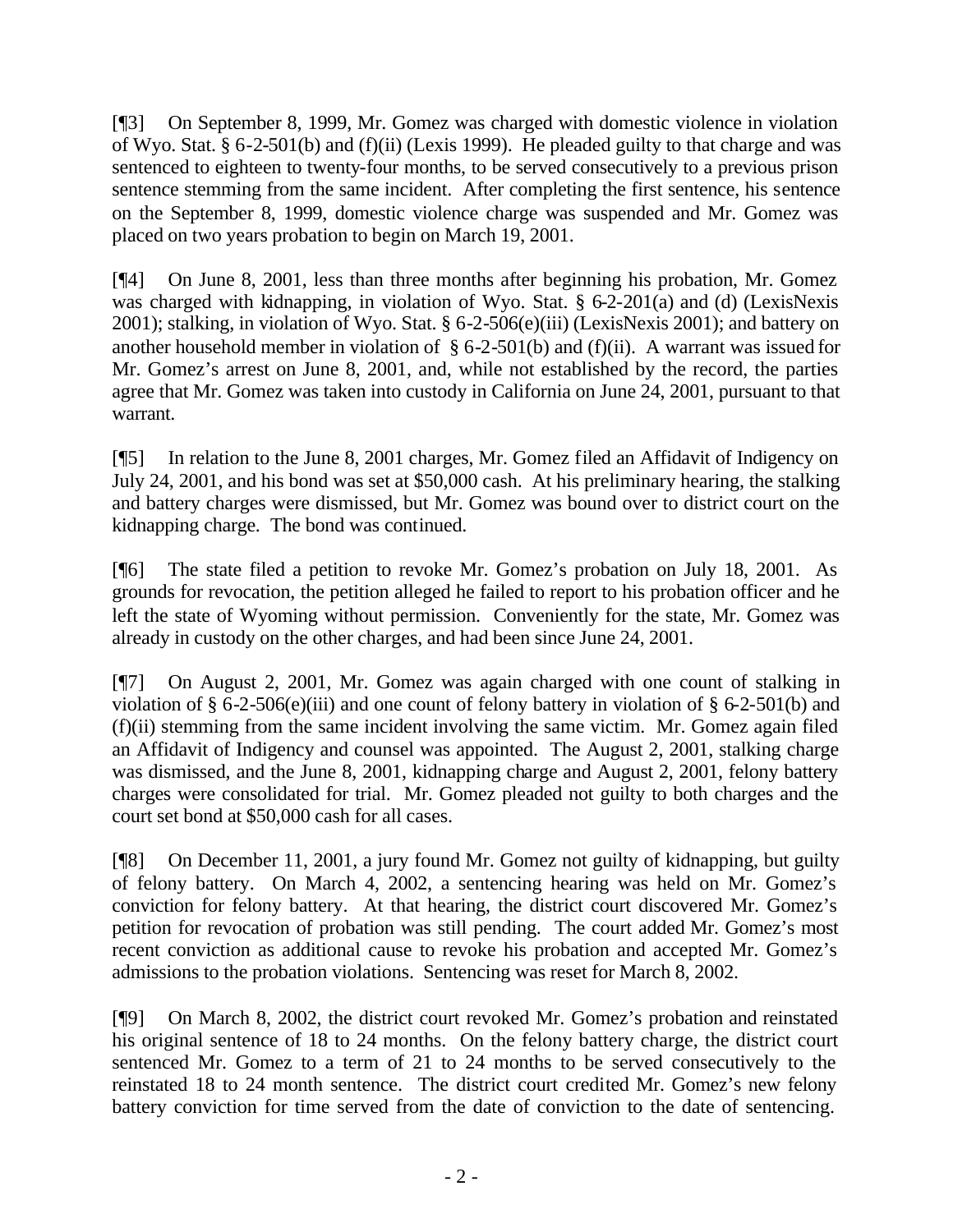However, it denied Mr. Gomez credit for any other time he spent in county jail, including the time from his arrest on the battery charges to his conviction on those charges.

[¶10] Mr. Gomez filed a pro se motion on April 25, 2002, entitled "Motion to Dismiss Probation and Probation Violation." He argued he had not received a timely revocation hearing, and, therefore, the petition to revoke his probation should be dismissed. The district court denied the motion, finding there had been good cause to delay the proceedings. The court said: "Proceedings on the revocation were postponed because Defendant had several charges pending. Therefore, [the court had] good cause to extend the time limits in W.R.Cr.P. 39(a)(4)(B)."

[¶11] Less than two weeks after he filed the motion to dismiss his probation, Mr. Gomez filed a motion to correct an illegal sentence. In that motion, Mr. Gomez argued that he was entitled to credit because he was incarcerated due to his inability to post bond and was denied a timely revocation hearing. He requested the trial court give him credit for time served and/or dismiss the probation revocation petition. The trial court denied Mr. Gomez's motion. Mr. Gomez appealed the district court's denial of his motion to correct the sentence, but did not appeal the denial of his motion to dismiss the probation revocation petition.

## **STANDARD OF REVIEW**

[¶12] The decision to grant or deny a motion to correct an illegal sentence is usually left to the sound discretion of the district court. *Young v. State,* 2002 WY 68, ¶ 7; 46 P.3d 295, ¶ 7 (Wyo. 2002); *see also Segnitz v. State*, 7 P.3d 49, 52 (Wyo. 2000).

> The district court's decision is given considerable deference unless a rational basis does not exist for it. A criminal defendant is entitled to receive credit against his sentence for the time he was incarcerated prior to sentencing, provided that such confinement was because of his inability and failure to post bond on the offense for which he was awaiting disposition. A sentence, which does not include credit for presentence incarceration, is illegal and constitutes an abuse of discretion. A defendant is not, however, entitled to credit for the time he spent in custody when that confinement would have continued despite his ability to post bond.

*Young*,  $\P$  7. Because of equal protection and double jeopardy concerns, we have held it is error for a trial court to refuse to c redit a sentence for pre-sentence incarceration if the reason for the detention is the defendant's inability to post bond. *Halbleib v. State*, 7 P.3d 45 (Wyo. 2000).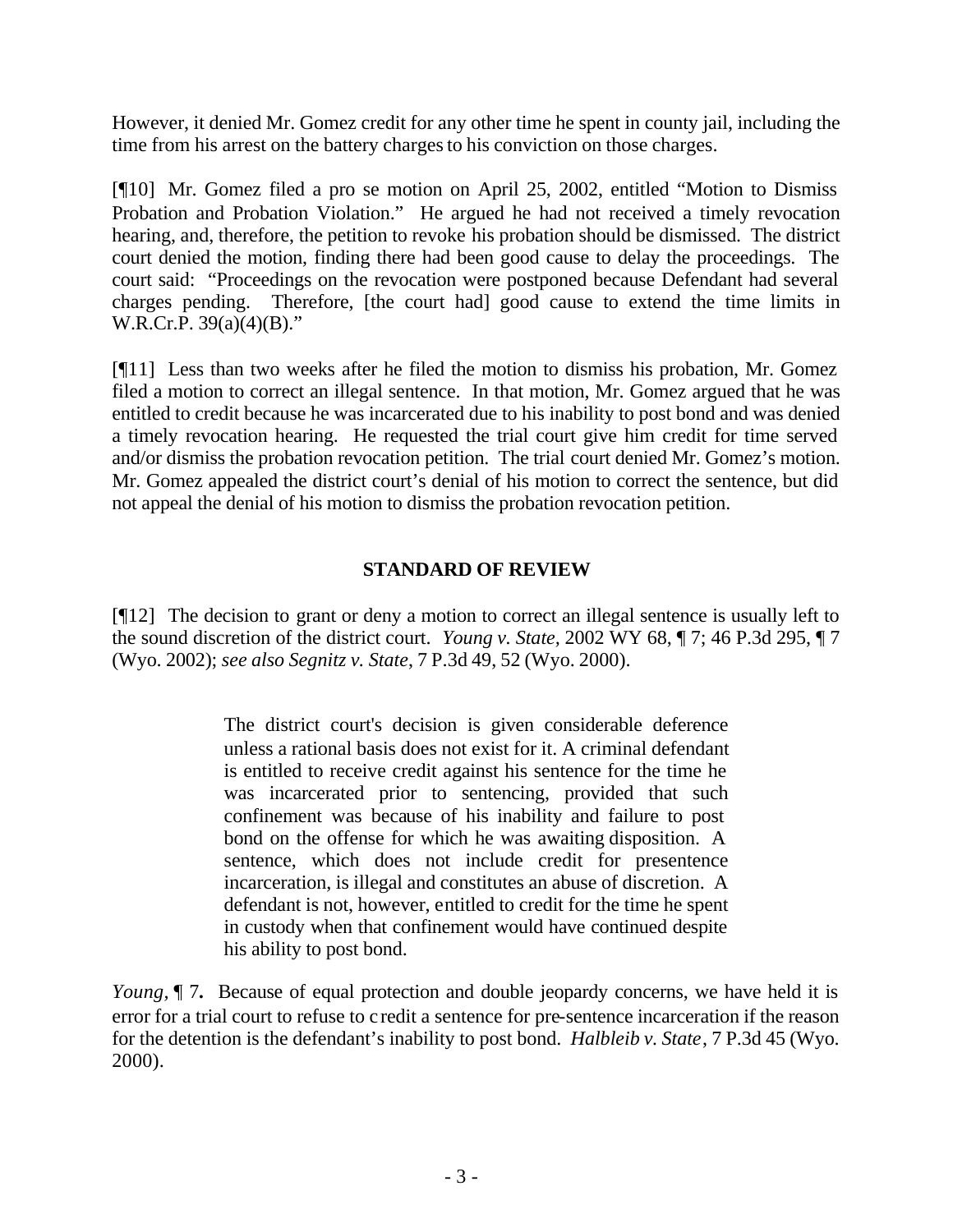### **DISCUSSION**

[¶13] Mr. Gomez argues the district court's denial of his pro se motion to correct an illegal sentence was error and violated his right to equal protection, due process of law and double jeopardy. The state maintains that the district court did not err in denying Mr. Gomez's motion to correct an illegal sentence because he remained incarcerated not because of his inability to post bond, but because he was held on other charges for which he was acquitted.

[¶14] Despite both parties addressing the issue of whether the petition to revoke probation should have been dismissed because the hearing was not timely held as required by W.R.Cr.P. 39 (LexisNexis 2003), Mr. Gomez did not appeal the order denying the motion to dismiss probation and probation violation. Rule 2.01 of the Wyoming Rules of Appellate Procedure provides that "an appeal from a trial court to an appellate court shall be taken by filing the notice of appeal with the clerk of the trial court within 30 days from entry of the appealable order." The timely filing of a notice of appeal is jurisdictional. *Cosco v. Uphoff,*  2003 WY 30, ¶ 4, 66 P.3d 702, ¶ 4 (Wyo. 2003). Consequently, Mr. Gomez is barred from challenging the district court's denial of his motion to dismiss the probation revocation proceeding. We will discuss the facts surrounding the probation revocation only to the extent they are relevant to the issue of credit for time served.

[¶15] We must decide if Mr. Gomez was incarcerated because of criminal charges for which he was convicted, in which case he is entitled to credit for time served on those charges, or if he was incarcerated because of his probation revocation or because of charges of which he was acquitted, in which case he does not get credit for time served. The district court denied Mr. Gomez's request for credit on his battery sentence for time served prior to the conviction relying on *Halbleib v. Stat*e, 7 P.3d 45 (Wyo. 2000). The district court reasoned Mr. Gomez was being held on the petition to revoke his probation, not because of his inability to post bond, and he was not entitled to credit for time served while on administrative hold for probation revocation. However, we discern a logical inconsistency in the district court's reasoning. When ruling on the propriety of the probation revocation proceedings, the district court concluded the delay was due to the disposition of his other charges, yet when considering credit for time served, it ignored those other charges and concluded he was incarcerated because of pending revocation proceedings.

[¶16] This inconsistent reasoning cannot deprive Mr. Gomez of credit for the time he served prior to his conviction on the battery charge. He was originally arrested and incarcerated on battery and kidnapping charges, not for violation of his probation. While we can speculate what might have occurred on the probation revocation had it been timely considered, no question exists that Mr. Gomez would have remained incarcerated on the other charges unless he could post the required bond. W.R.Cr.P  $39(a)(4)(B)$  requires that a probation revocation hearing be held within 15 days after the probationer's first court appearance if he is in custody due to the revocation proceedings, or otherwise within 30 days. The district court should not deny credit against a separate sentence for nearly eight months of confinement during which Mr. Gomez was not provided a revocation hearing. In other words, if Mr. Gomez would have been entitled to credit against his battery sentence for